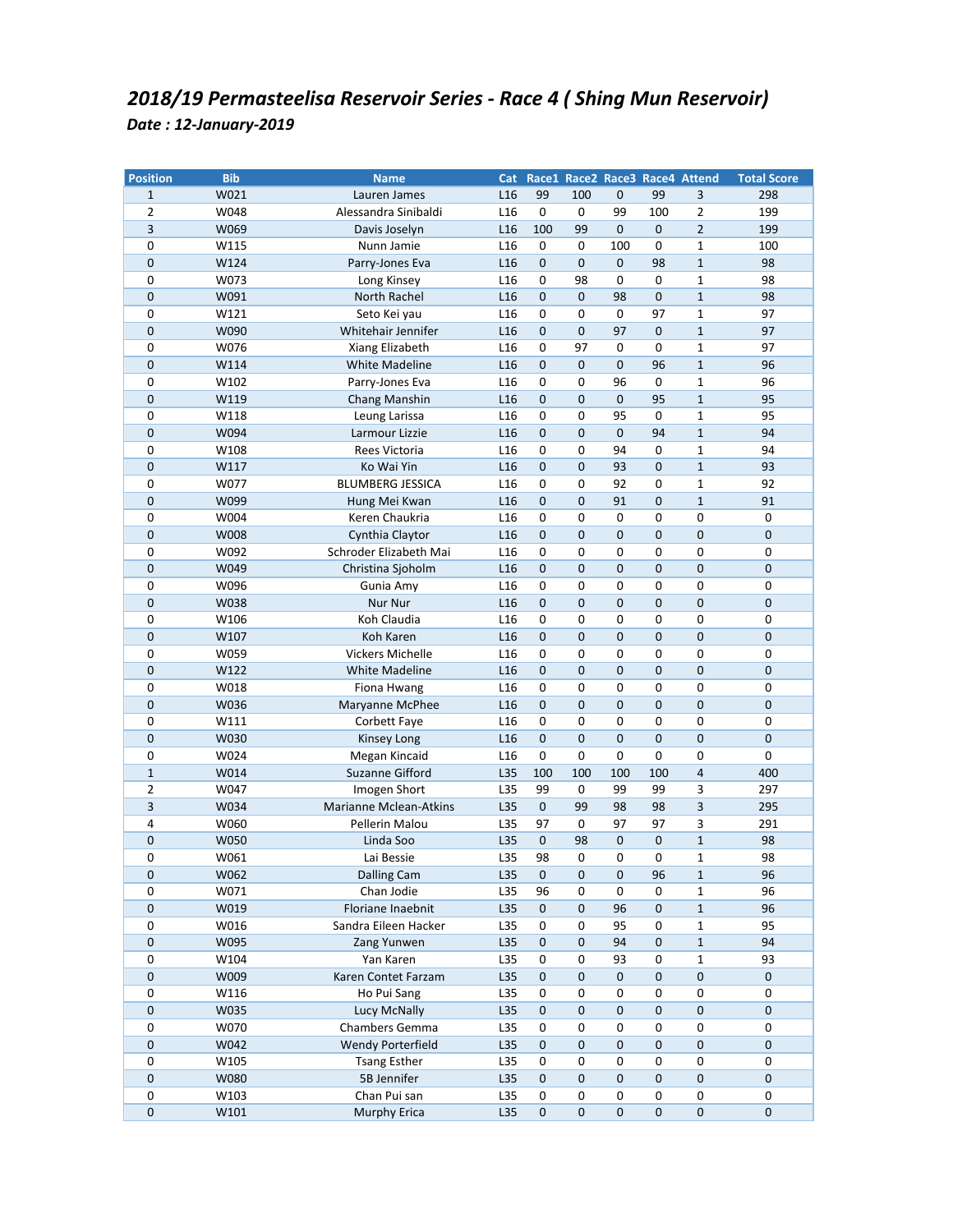| <b>Position</b> | <b>Bib</b> | <b>Name</b>                |     |              |             |             |             | Cat Race1 Race2 Race3 Race4 Attend | <b>Total Score</b> |
|-----------------|------------|----------------------------|-----|--------------|-------------|-------------|-------------|------------------------------------|--------------------|
| 0               | W043       | Annabelle Razack           | L35 | 0            | 0           | 0           | 0           | 0                                  | $\pmb{0}$          |
| $\mathbf{1}$    | W063       | Lo Lucina                  | L40 | 99           | 98          | 100         | 99          | $\overline{4}$                     | 396                |
| $\overline{2}$  | W083       | Josephine Josephine        | L40 | 98           | 99          | 99          | 97          | 4                                  | 393                |
| 3               | W037       | Amy Mumford                | L40 | 100          | 100         | $\mathbf 0$ | 100         | 3                                  | 300                |
| 4               | W052       | Ying Shan Tsui             | L40 | 94           | 94          | 0           | 95          | 3                                  | 283                |
| 5               | W032       | Sonia Magana               | L40 | $\mathbf{0}$ | $\mathbf 0$ | 97          | 96          | $\overline{2}$                     | 193                |
| 6               | W017       | Heide Heiden-Blunt         | L40 | 96           | 95          | 0           | 0           | $\overline{2}$                     | 191                |
| $\overline{7}$  | W075       | Har Siu Ping               | L40 | $\mathbf 0$  | 93          | 96          | $\pmb{0}$   | $\overline{2}$                     | 189                |
| 8               | W084       | Samanthi Samanthi          | L40 | 93           | 92          | 0           | 0           | $\overline{2}$                     | 185                |
| $\pmb{0}$       | W120       | Cheung Pui Ling Pauline    | L40 | $\pmb{0}$    | $\mathbf 0$ | $\mathbf 0$ | 98          | $\mathbf 1$                        | 98                 |
| 0               | W088       | lasnogorodski Lisa         | L40 | 0            | 0           | 98          | 0           | $\mathbf{1}$                       | 98                 |
| 0               | W064       | Goethals Virginie          | L40 | 0            | 97          | $\mathbf 0$ | $\pmb{0}$   | $\mathbf 1$                        | 97                 |
| 0               | W068       | Tubiana Laurence           | L40 | 97           | $\pmb{0}$   | 0           | 0           | $\mathbf 1$                        | 97                 |
| 0               | W081       | Jacobs Sofie               | L40 | $\pmb{0}$    | 96          | 0           | $\mathbf 0$ | $\mathbf{1}$                       | 96                 |
| 0               | W003       | Chamila Chamila            | L40 | 95           | 0           | 0           | 0           | $\mathbf{1}$                       | 95                 |
| $\pmb{0}$       | W058       | Kellie Yule                | L40 | $\pmb{0}$    | $\pmb{0}$   | $\mathbf 0$ | $\pmb{0}$   | $\pmb{0}$                          | $\mathbf 0$        |
| 0               | W113       | PANG YUEN SZE              | L40 | 0            | 0           | 0           | 0           | $\pmb{0}$                          | 0                  |
| $\mathbf 0$     | W079       | Landreau Delphine          | L40 | 0            | $\mathbf 0$ | $\mathbf 0$ | $\pmb{0}$   | $\pmb{0}$                          | 0                  |
| 0               | W039       | Darragh Paradiso           | L40 | 0            | 0           | 0           | 0           | 0                                  | 0                  |
| 0               | W056       | Vivian Wong                | L40 | 0            | $\mathbf 0$ | 0           | $\mathbf 0$ | $\mathbf 0$                        | 0                  |
| 0               | W027       | <b>Bonnie Leung</b>        | L40 | 0            | 0           | $\pmb{0}$   | 0           | $\pmb{0}$                          | $\pmb{0}$          |
| 0               | W002       | Susie Cha                  | L40 | $\mathbf 0$  | $\pmb{0}$   | $\mathbf 0$ | $\mathbf 0$ | $\pmb{0}$                          | 0                  |
| 0               | W044       | Xanthe Riding              | L40 | 0            | 0           | 0           | 0           | $\mathbf 0$                        | 0                  |
| $\pmb{0}$       | W028       | Hoi Kee Leung              | L40 | $\mathbf 0$  | $\mathbf 0$ | $\pmb{0}$   | $\mathsf 0$ | $\pmb{0}$                          | 0                  |
| 1               | W055       | Carmen Wong                | L45 | 99           | 97          | 98          | 100         | 4                                  | 394                |
| $\overline{2}$  | W125       | Katharina Koenig           | L45 | 100          | 98          | 97          | 97          | $\overline{4}$                     | 392                |
| 3               | W046       | Louise Sheerin             | L45 | 0            | 99          | 99          | 99          | $\mathsf 3$                        | 297                |
| $\overline{4}$  | W010       | Charlotte Cutler           | L45 | $\mathbf 0$  | 100         | 100         | $\mathbf 0$ | $\overline{2}$                     | 200                |
| 5               | W020       | Ka-yee IP                  | L45 | 97           | 96          | 0           | 0           | $\overline{2}$                     | 193                |
| 6               | W013       | Petrona Galicia            | L45 | $\pmb{0}$    | $\mathbf 0$ | 95          | 96          | $\overline{2}$                     | 191                |
| 0               | W112       | Hui Angel                  | L45 | 0            | 0           | 0           | 98          | $\mathbf{1}$                       | 98                 |
| $\mathbf 0$     | W065       | <b>Buck Jennifer</b>       | L45 | 98           | $\pmb{0}$   | $\mathbf 0$ | $\pmb{0}$   | $\mathbf 1$                        | 98                 |
| 0               | W100       | <b>HUNG YUEN YI</b>        | L45 | $\mathsf 0$  | 0           | 96          | 0           | $\mathbf 1$                        | 96                 |
| 0               | W067       | <b>McEneff Sharon</b>      | L45 | 96           | $\pmb{0}$   | $\mathbf 0$ | $\mathbf 0$ | $\mathbf{1}$                       | 96                 |
| 0               | W054       | Anne Wingfield             | L45 | 0            | 95          | 0           | 0           | $\mathbf{1}$                       | 95                 |
| 0               | W001       | Moonmoon Basu              | L45 | $\mathbf 0$  | 94          | 0           | $\pmb{0}$   | $\mathbf{1}$                       | 94                 |
| 0               | W031       | Louisa Luk                 | L45 | 0            | 0           | 0           | 0           | 0                                  | 0                  |
| 0               | W078       | <b>BARDE Sophie</b>        | L45 | 0            | $\pmb{0}$   | $\mathbf 0$ | $\pmb{0}$   | $\pmb{0}$                          | 0                  |
| 0               | W098       | Lynn Miyuki                | L45 | $\pmb{0}$    | 0           | 0           | 0           | $\pmb{0}$                          | 0                  |
| $\mathbf{1}$    | W026       | Catherine Leonard          | L50 | 100          | 99          | 99          | 96          | $\overline{4}$                     | 394                |
| 2               | W053       | Carolyn Wingard-Robertsson | L50 | 98           | 96          | 98          | 98          | 4                                  | 390                |
| 3               | W011       | Lorraine de Beaufort       | L50 | 99           | 98          | 0           | 99          | 3                                  | 296                |
| 4               | W005       | Rebecca Cho                | L50 | 0            | 100         | 0           | 100         | $\overline{2}$                     | 200                |
| 5               | W097       | Ng Teresa                  | L50 | 0            | $\pmb{0}$   | 96          | 97          | $\mathbf 2$                        | 193                |
| 0               | W109       | van Laere Sibbelien        | L50 | 0            | $\pmb{0}$   | 100         | 0           | $\mathbf 1$                        | 100                |
| $\pmb{0}$       | W074       | Tsang Yu Man               | L50 | $\pmb{0}$    | 97          | 0           | $\pmb{0}$   | $\mathbf 1$                        | 97                 |
| 0               | W022       | Melanie James              | L50 | 97           | 0           | 0           | 0           | $\mathbf 1$                        | 97                 |
| $\mathbf 0$     | W093       | Ip Jance                   | L50 | 0            | 0           | 97          | $\pmb{0}$   | $\mathbf{1}$                       | 97                 |
| 0               | W082       | Yuguchi Mikiko             | L50 | 0            | 0           | 0           | 95          | $\mathbf 1$                        | 95                 |
| $\pmb{0}$       | W033       | Cecily Suk Yin Mak         | L50 | 0            | 95          | 0           | $\pmb{0}$   | $1\,$                              | 95                 |
| 0               | W072       | Chiu Oi Li                 | L50 | 0            | $\pmb{0}$   | 95          | 0           | $\mathbf 1$                        | 95                 |
| $\pmb{0}$       | W066       | Yuet Mei Chow              | L50 | $\pmb{0}$    | $\pmb{0}$   | 0           | $\pmb{0}$   | $\pmb{0}$                          | $\pmb{0}$          |
| 0               | W089       | Garwood Nicky              | L50 | 0            | 0           | 0           | 0           | $\pmb{0}$                          | 0                  |
| $\pmb{0}$       | W110       | <b>Wong Vicky</b>          | L50 | 0            | $\pmb{0}$   | $\pmb{0}$   | $\pmb{0}$   | $\pmb{0}$                          | $\pmb{0}$          |
| $\mathbf 1$     | W015       | Belinda Greer              | L55 | 100          | 100         | 100         | 100         | 4                                  | 400                |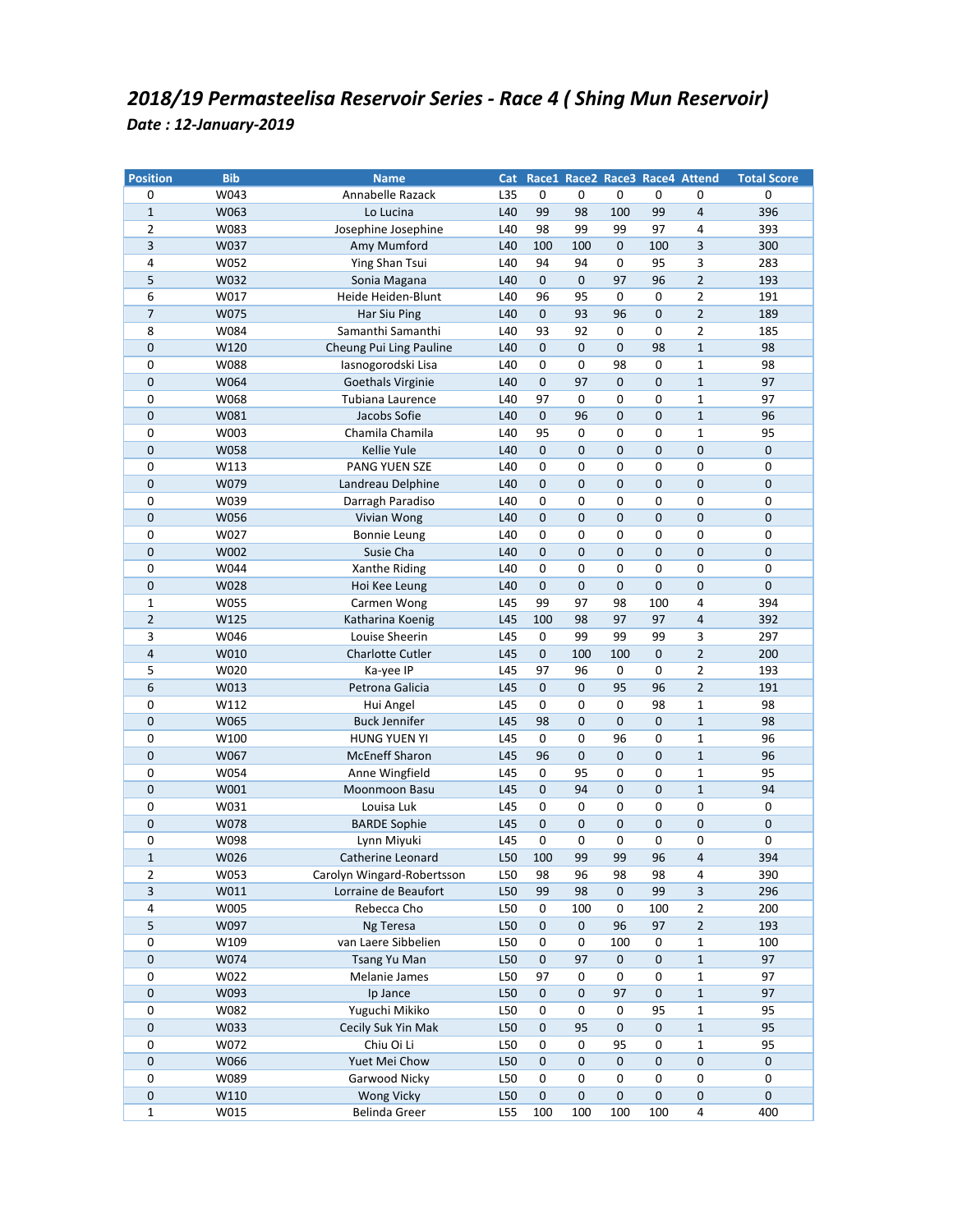| <b>Position</b> | <b>Bib</b> | <b>Name</b>                       | Cat |             |             |             |             | Race1 Race2 Race3 Race4 Attend | <b>Total Score</b> |
|-----------------|------------|-----------------------------------|-----|-------------|-------------|-------------|-------------|--------------------------------|--------------------|
| $\overline{2}$  | W051       | <b>Emily Tan</b>                  | L55 | 98          | 99          | 0           | 99          | 3                              | 296                |
| 3               | W040       | Suzy Patchell                     | L55 | 99          | 0           | 99          | 98          | 3                              | 296                |
| 0               | W041       | Lynne Poelmann                    | L55 | $\pmb{0}$   | $\mathbf 0$ | $\pmb{0}$   | $\mathbf 0$ | $\pmb{0}$                      | $\mathbf 0$        |
| $\mathbf 1$     | W007       | Mon Yun Chow                      | L60 | 100         | 100         | 100         | 99          | $\overline{4}$                 | 399                |
| 0               | W123       | <b>LAM YUET MING</b>              | L60 | $\mathbf 0$ | $\mathbf 0$ | 0           | 100         | $1\,$                          | 100                |
| $\mathbf 1$     | W057       | Wing Han Yeung                    | L65 | 100         | 100         | 100         | 100         | 4                              | 400                |
| $\overline{2}$  | W029       | Evelyn Lim                        | L65 | 99          | 99          | 98          | 98          | $\overline{4}$                 | 394                |
| 3               | W006       | Kit Bing CHOW                     | L65 | 98          | 0           | 99          | 99          | 3                              | 296                |
| 0               | W012       | Lau Fung Ling Rebecca             | L70 | 100         | $\pmb{0}$   | $\pmb{0}$   | $\pmb{0}$   | $\mathbf 1$                    | 100                |
| $\mathbf 1$     | M191       | Ansu Ansu                         | M16 | 99          | 99          | 96          | 96          | $\overline{4}$                 | 390                |
| $\overline{2}$  | M198       | <b>Yared Yared</b>                | M16 | 98          | 98          | 99          | 94          | $\overline{4}$                 | 389                |
| 3               | M027       | <b>Simon Depiets</b>              | M16 | 96          | 96          | 98          | 95          | 4                              | 385                |
| 4               | M142       | Normend Yoan                      | M16 | 94          | 95          | 95          | $\pmb{0}$   | $\overline{3}$                 | 284                |
| 5               | M195       | Idle Idle                         | M16 | 97          | 97          | $\pmb{0}$   | 89          | 3                              | 283                |
| 6               | M105       | Edwin Ryall                       | M16 | 91          | 94          | $\mathbf 0$ | 87          | 3                              | 272                |
| 7               | M254       | Arnold Sebastian                  | M16 | 92          | 0           | 94          | 86          | 3                              | 272                |
| 8               | M141       | Leung Kwan Fu                     | M16 | 90          | $\pmb{0}$   | 88          | 80          | 3                              | 258                |
| 9               | M159       | Ho Kin Long                       | M16 | 89          | 0           | 87          | 81          | 3                              | 257                |
| 10              | M131       | Ryan Whelan                       | M16 | 100         | 100         | 0           | $\mathbf 0$ | $\overline{2}$                 | 200                |
| 11              | M174       | <b>Scott Nick</b>                 | M16 | 0           | 0           | 100         | 99          | $\mathbf 2$                    | 199                |
| 12              | M244       | Nunn Andrew                       | M16 | $\mathbf 0$ | $\pmb{0}$   | 97          | 93          | $\overline{2}$                 | 190                |
| 13              | M230       | Whitworth Lucas                   | M16 | $\pmb{0}$   | $\pmb{0}$   | 93          | 90          | $\mathbf 2$                    | 183                |
| $\mathbf 0$     | M264       | Kezaz Rayda                       | M16 | $\mathbf 0$ | $\pmb{0}$   | $\pmb{0}$   | 100         | $\mathbf 1$                    | 100                |
| 0               | M245       | LI VINCENT                        | M16 | $\pmb{0}$   | $\pmb{0}$   | 0           | 98          | $\mathbf{1}$                   | 98                 |
| 0               | M275       | Smit Jacques                      | M16 | 0           | $\mathbf 0$ | 0           | 97          | $\mathbf{1}$                   | 97                 |
| 0               | M094       | Jack Patchell                     | M16 | 95          | 0           | $\pmb{0}$   | 0           | $\mathbf 1$                    | 95                 |
| 0               | M161       | Brown Alan                        | M16 | 93          | $\pmb{0}$   | $\mathbf 0$ | $\mathbf 0$ | $\mathbf{1}$                   | 93                 |
| 0               | M126       | Lawrence Tse                      | M16 | $\mathbf 0$ | 93          | 0           | 0           | $\mathbf 1$                    | 93                 |
| $\mathbf 0$     | M257       | Lai Yat Wah                       | M16 | $\mathbf 0$ | $\pmb{0}$   | 0           | 92          | $\mathbf{1}$                   | 92                 |
| 0               | M177       | <b>FERDINANDO KYLE</b>            | M16 | 0           | 0           | 92          | 0           | $\mathbf{1}$                   | 92                 |
| $\mathbf 0$     | M274       | Nacrour Alexandre                 | M16 | 0           | $\pmb{0}$   | 0           | 91          | $\mathbf{1}$                   | 91                 |
| 0               | M231       | <b>Fung Divine</b>                | M16 | $\pmb{0}$   | $\pmb{0}$   | 91          | $\pmb{0}$   | $\mathbf 1$                    | 91                 |
| $\overline{0}$  | M213       | Yeo Alex                          | M16 | 0           | $\mathbf 0$ | 90          | $\mathbf 0$ | $\mathbf 1$                    | 90                 |
| 0               | M243       | Wong Sze Ho                       | M16 | 0           | 0           | 89          | 0           | $\mathbf 1$                    | 89                 |
| 0               | M273       | Cooper Jason                      | M16 | $\pmb{0}$   | $\pmb{0}$   | 0           | 88          | $\mathbf{1}$                   | 88                 |
| 0               | M222       | Chan Parker                       | M16 | 0           | 0           | 86          | 0           | $\mathbf{1}$                   | 86                 |
| $\pmb{0}$       | M225       | Dillingham Harry                  | M16 | $\mathbf 0$ | $\pmb{0}$   | $\pmb{0}$   | 85          | $\mathbf 1$                    | 85                 |
| 0               | M238       | <b>Wong Pierre</b>                | M16 | 0           | 0           | 85          | 0           | $\mathbf 1$                    | 85                 |
| $\mathbf 0$     | M272       | van Zyl Jurgens                   | M16 | 0           | $\mathbf 0$ | $\mathbf 0$ | 84          | $\mathbf 1$                    | 84                 |
| 0               | M266       | <b>Crossley Alex</b>              | M16 | 0           | 0           | 0           | 83          | 1                              | 83                 |
| 0               | M242       | Park Chanwoong                    | M16 | 0           | 0           | 0           | 82          | $\mathbf{1}$                   | 82                 |
| 0               | M205       | Lo Ho Ming                        | M16 | 0           | 0           | 0           | 0           | 0                              | 0                  |
| 0               | M268       | Nunn Andrew                       | M16 | $\pmb{0}$   | $\pmb{0}$   | $\pmb{0}$   | $\pmb{0}$   | $\pmb{0}$                      | $\pmb{0}$          |
| 0               | M168       | Iandoli Mark                      | M16 | $\pmb{0}$   | $\pmb{0}$   | 0           | 0           | $\pmb{0}$                      | 0                  |
| $\pmb{0}$       | M104       | Mark Russell                      | M16 | $\pmb{0}$   | $\pmb{0}$   | 0           | $\pmb{0}$   | $\pmb{0}$                      | 0                  |
| 0               | M036       | Qing Gong                         | M16 | 0           | 0           | 0           | 0           | $\pmb{0}$                      | 0                  |
| 0               | M125       | Mario Tremblay                    | M16 | 0           | 0           | 0           | $\pmb{0}$   | $\mathbf 0$                    | 0                  |
| 0               | M267       | <b>NG TERENCE</b>                 | M16 | 0           | 0           | $\pmb{0}$   | 0           | 0                              | 0                  |
| 0               | M075       | Chris Leung                       | M16 | $\pmb{0}$   | $\pmb{0}$   | 0           | $\pmb{0}$   | $\pmb{0}$                      | $\pmb{0}$          |
| 0               | M023       | Nicholas Cook                     | M16 | $\pmb{0}$   | $\pmb{0}$   | 0           | 0           | $\pmb{0}$                      | 0                  |
| $\mathbf 0$     | M139       | <b>Warner Ethan</b>               | M16 | $\pmb{0}$   | $\pmb{0}$   | 0           | $\pmb{0}$   | $\pmb{0}$                      | 0                  |
| 0               | M265       | Whitworth Lucas                   | M16 | 0           | 0           | 0           | 0           | $\pmb{0}$                      | 0                  |
| 0               | M108       | Xavier Francois Andre Schillinger | M16 | 0           | $\pmb{0}$   | 0           | $\pmb{0}$   | $\pmb{0}$                      | 0                  |
| 0               | M215       | Hillman Elliot                    | M16 | 0           | 0           | 0           | 0           | $\pmb{0}$                      | 0                  |
| 0               | M241       | <b>Batten Richard</b>             | M16 | 0           | $\pmb{0}$   | $\pmb{0}$   | $\pmb{0}$   | $\pmb{0}$                      | 0                  |
|                 |            |                                   |     |             |             |             |             |                                |                    |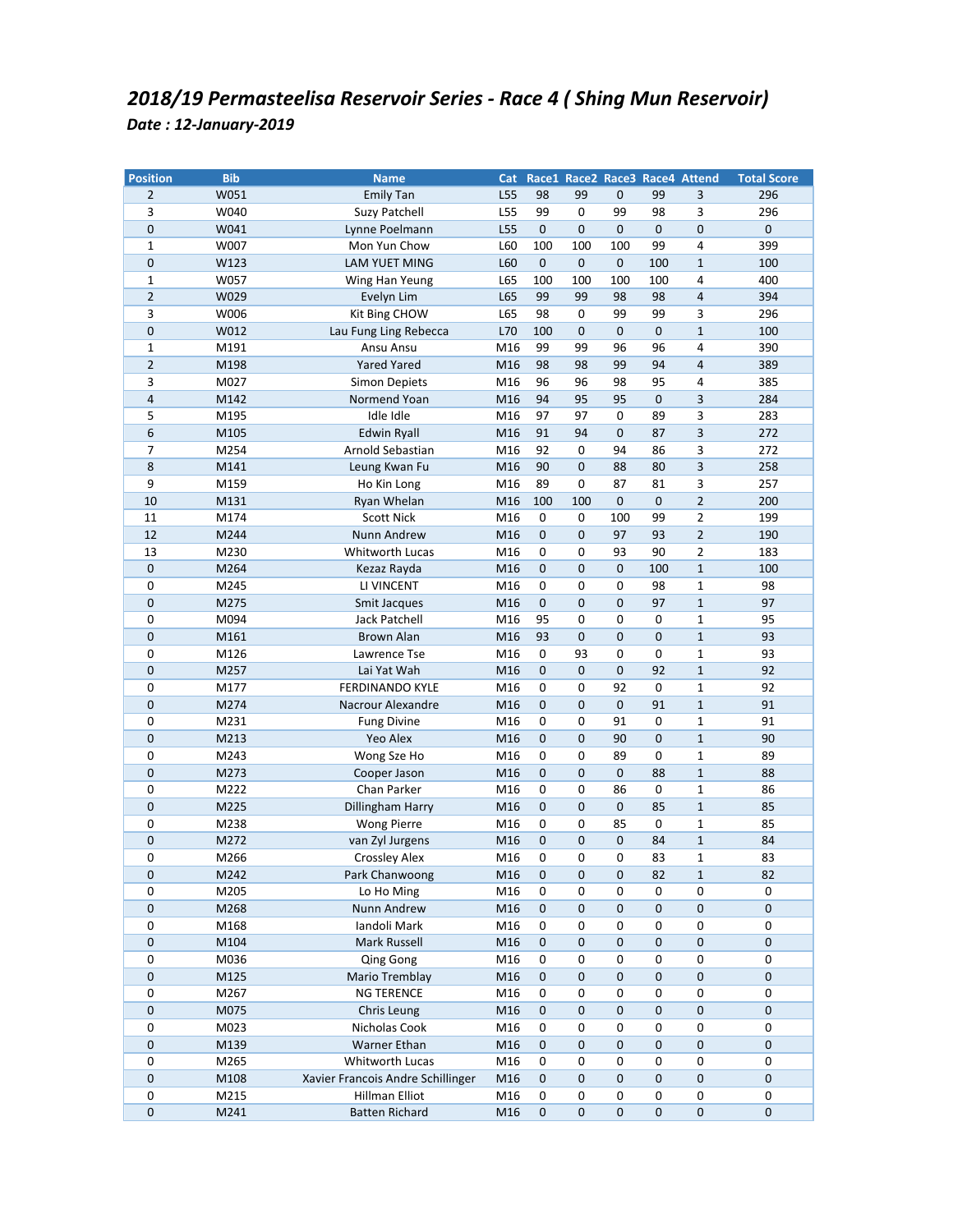| <b>Position</b> | <b>Bib</b> | <b>Name</b>                         |     |             |             |             |             | Cat Race1 Race2 Race3 Race4 Attend | <b>Total Score</b> |
|-----------------|------------|-------------------------------------|-----|-------------|-------------|-------------|-------------|------------------------------------|--------------------|
| 1               | M056       | Thomas Kitwood                      | M35 | 100         | 100         | 100         | 98          | 4                                  | 398                |
| $\overline{2}$  | M076       | <b>Kwok Shing Leung</b>             | M35 | 94          | 98          | 97          | 97          | $\overline{4}$                     | 386                |
| 3               | M253       | Jonathan Gray                       | M35 | 92          | 96          | 93          | 94          | 4                                  | 375                |
| $\overline{4}$  | M049       | Ibrahim Mustafa                     | M35 | 91          | 94          | 89          | 90          | $\overline{4}$                     | 364                |
| 5               | W085       | Yuk Keung Lee                       | M35 | 87          | 90          | 86          | 91          | 4                                  | 354                |
| 6               | M192       | <b>Brice Brice</b>                  | M35 | 97          | 97          | 0           | 95          | 3                                  | 289                |
| 7               | M169       | Field Jesse                         | M35 | 0           | 93          | 94          | 93          | 3                                  | 280                |
| 8               | M200       | Shai Joory                          | M35 | 88          | 92          | 0           | 92          | 3                                  | 272                |
| 9               | M025       | Chris Davis                         | M35 | 0           | 0           | 99          | 99          | $\overline{2}$                     | 198                |
| 10              | M024       | <b>Richard Cowley</b>               | M35 | 99          | 99          | $\mathbf 0$ | $\pmb{0}$   | $\overline{2}$                     | 198                |
| 11              | M255       | Yuk Tong Lee                        | M35 | 98          | 0           | 98          | 0           | $\overline{2}$                     | 196                |
| 12              | M193       | <b>Fabrice Fabrice</b>              | M35 | 86          | 88          | $\pmb{0}$   | $\pmb{0}$   | $\overline{2}$                     | 174                |
| 13              | M224       | Ho Leslie                           | M35 | $\pmb{0}$   | $\pmb{0}$   | 80          | 89          | $\mathbf 2$                        | 169                |
| 14              | M081       | Chun Yin Mak                        | M35 | 0           | 87          | 81          | $\pmb{0}$   | $\overline{2}$                     | 168                |
| 0               | M258       | Wo David                            | M35 | 0           | 0           | 0           | 100         | $\mathbf{1}$                       | 100                |
| 0               | M046       | <b>Grant Henderson</b>              | M35 | $\mathbf 0$ | $\pmb{0}$   | $\pmb{0}$   | 96          | $1\,$                              | 96                 |
| 0               | M216       | Liu Yat Hoo                         | M35 | 0           | 0           | 96          | 0           | $\mathbf{1}$                       | 96                 |
| 0               | M109       | Clemens Schweizer                   | M35 | 96          | 0           | 0           | $\mathbf 0$ | $\mathbf{1}$                       | 96                 |
| 0               | M178       | Piolet Ed                           | M35 | 0           | 95          | 0           | 0           | $\mathbf{1}$                       | 95                 |
| 0               | M110       | Noriyuki Sekikawa                   | M35 | 95          | 0           | 0           | $\mathbf 0$ | $\mathbf{1}$                       | 95                 |
| 0               | M209       | Leeks Mathew                        | M35 | 0           | 0           | 95          | 0           | $\mathbf{1}$                       | 95                 |
| 0               | M011       | John Burbidge                       | M35 | 93          | 0           | 0           | $\pmb{0}$   | $\mathbf{1}$                       | 93                 |
| 0               | M160       | Lachat Eric                         | M35 | $\pmb{0}$   | $\pmb{0}$   | 92          | 0           | $\mathbf{1}$                       | 92                 |
| 0               | M172       | LAI Chung Lim                       | M35 | $\pmb{0}$   | 91          | 0           | $\pmb{0}$   | $\mathbf{1}$                       | 91                 |
| 0               | M234       | Worth Adrian                        | M35 | 0           | 0           | 91          | 0           | $\mathbf{1}$                       | 91                 |
| 0               | M228       | Inaebnit Antoine                    | M35 | 0           | 0           | 90          | $\mathbf 0$ | $\mathbf 1$                        | 90                 |
| 0               | M135       | Kuziner Olivier                     | M35 | 90          | 0           | 0           | $\pmb{0}$   | $\mathbf{1}$                       | 90                 |
| 0               | M143       | <b>Burette Guillaume</b>            | M35 | 89          | 0           | 0           | $\mathbf 0$ | $1\,$                              | 89                 |
| 0               | M183       | Liu Andre                           | M35 | 0           | 89          | 0           | 0           | $\mathbf{1}$                       | 89                 |
| 0               | M214       | Ponce Manuel                        | M35 | 0           | $\mathbf 0$ | 88          | $\mathbf 0$ | $\mathbf{1}$                       | 88                 |
| 0               | M202       | Cheung Man Kit                      | M35 | 0           | 0           | 87          | 0           | $\mathbf{1}$                       | 87                 |
| 0               | M246       | Chan Pak Hong                       | M35 | 0           | 0           | 85          | $\mathbf 0$ | $\mathbf{1}$                       | 85                 |
| 0               | M221       | Poon Tsz Yeung                      | M35 | 0           | 0           | 84          | 0           | $\mathbf{1}$                       | 84                 |
| 0               | M206       | <b>Kumar Ashok</b>                  | M35 | 0           | 0           | 83          | $\mathbf 0$ | $1\,$                              | 83                 |
| 0               | M220       | Chowdhury Sujoy                     | M35 | 0           | 0           | 82          | 0           | $\mathbf{1}$                       | 82                 |
| 0               | M233       | Jia Jason                           | M35 | 0           | 0           | 0           | $\mathbf 0$ | $\pmb{0}$                          | 0                  |
| 0               | M007       | Daniel Barker                       | M35 | 0           | 0           | 0           | 0           | 0                                  | 0                  |
| $\mathbf 0$     | M270       | Vergniolle de Chantal Charles-Louis | M35 | 0           | 0           | $\mathbf 0$ | $\pmb{0}$   | $\pmb{0}$                          | 0                  |
| 0               | M045       | Simon Hawkins                       | M35 | 0           | 0           | 0           | 0           | 0                                  | 0                  |
| 0               | M054       | Michael Kersten                     | M35 | 0           | 0           | 0           | $\mathbf 0$ | 0                                  | 0                  |
| 0               | M260       | Worth Adrian                        | M35 | 0           | 0           | 0           | 0           | 0                                  | 0                  |
| 0               | M078       | Yat Hoo Liu                         | M35 | $\pmb{0}$   | 0           | 0           | $\mathbf 0$ | $\mathbf{0}$                       | 0                  |
| 0               | M175       | Wilkie Fraser                       | M35 | 0           | 0           | 0           | 0           | 0                                  | 0                  |
| 0               | M167       | Killian Andrew                      | M35 | $\pmb{0}$   | $\pmb{0}$   | $\pmb{0}$   | $\pmb{0}$   | $\pmb{0}$                          | $\pmb{0}$          |
| 0               | M018       | Lawrence Cheng                      | M35 | 0           | $\pmb{0}$   | 0           | 0           | $\pmb{0}$                          | 0                  |
| 0               | M204       | Cheng Lawrence                      | M35 | 0           | $\pmb{0}$   | 0           | $\pmb{0}$   | $\pmb{0}$                          | 0                  |
| 0               | M134       | Albert Yeh                          | M35 | 0           | 0           | 0           | 0           | $\pmb{0}$                          | 0                  |
| 0               | M097       | <b>Tad Porterfield</b>              | M35 | 0           | 0           | 0           | 0           | 0                                  | 0                  |
| 0               | M189       | Cheung Zhuo lin                     | M35 | 0           | $\pmb{0}$   | 0           | 0           | $\pmb{0}$                          | 0                  |
| 0               | M235       | Chan Tin Lun                        | M35 | $\pmb{0}$   | $\pmb{0}$   | $\pmb{0}$   | $\mathbf 0$ | $\pmb{0}$                          | 0                  |
| 0               | M223       | <b>Field Jesse</b>                  | M35 | $\pmb{0}$   | $\pmb{0}$   | 0           | 0           | $\pmb{0}$                          | 0                  |
| $\mathbf{1}$    | M035       | Mollica Giuseppe                    | M40 | 100         | 100         | 100         | 100         | $\sqrt{4}$                         | 400                |
| 2               | M116       | Robert Smith                        | M40 | 98          | 99          | 97          | 98          | 4                                  | 392                |
| 3               | M014       | Nai Yiu Chan                        | M40 | 95          | 95          | 96          | 97          | $\overline{4}$                     | 383                |
| $\pmb{4}$       | M106       | Jose Sandoval                       | M40 | 91          | 88          | 89          | 92          | $\overline{a}$                     | 360                |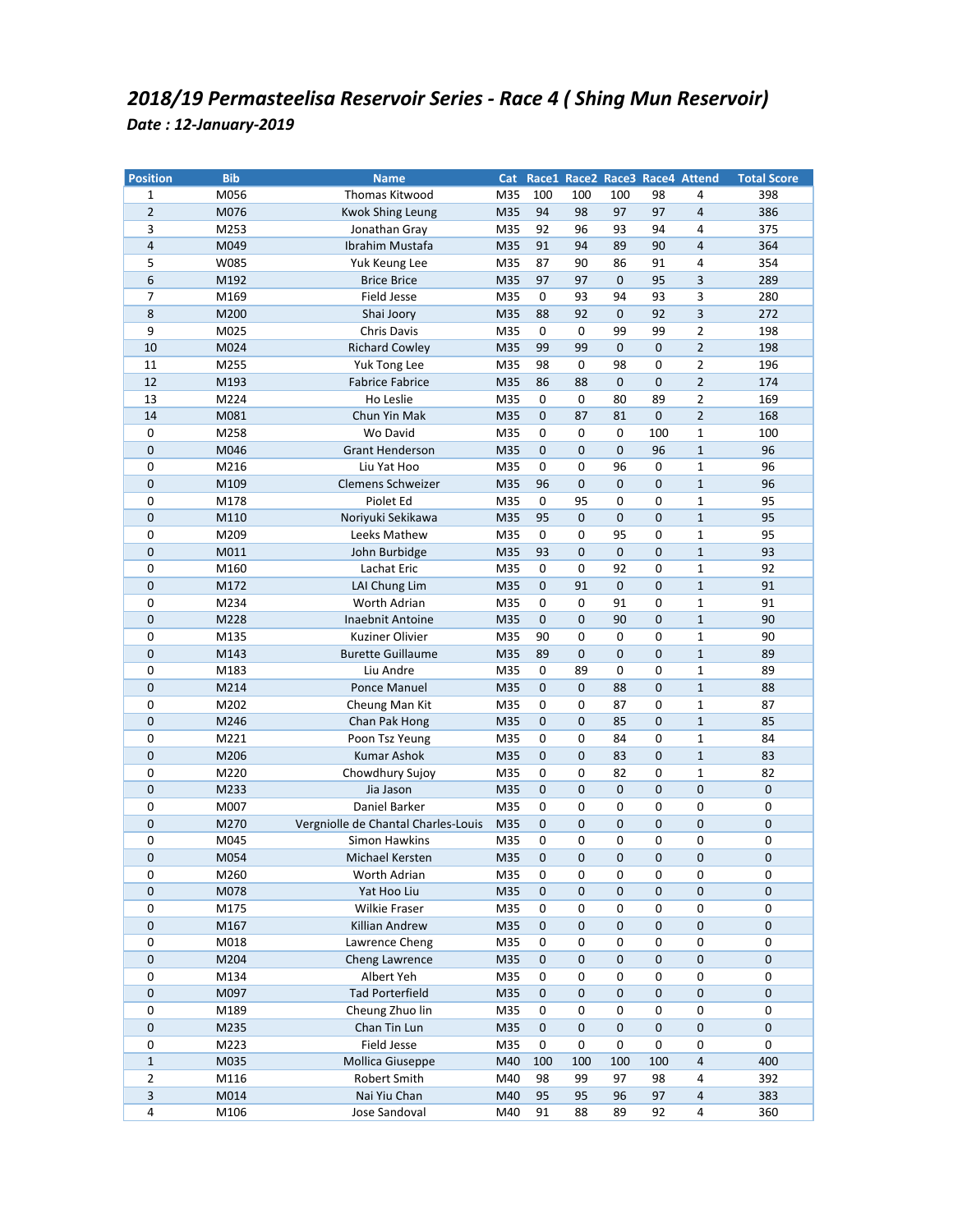| <b>Position</b> | <b>Bib</b>   | <b>Name</b>                  | Cat        |             |                 |             |             | Race1 Race2 Race3 Race4 Attend | <b>Total Score</b> |
|-----------------|--------------|------------------------------|------------|-------------|-----------------|-------------|-------------|--------------------------------|--------------------|
| 5               | M147         | Tsoi Kwok Fu                 | M40        | 87          | 82              | 84          | 91          | $\overline{4}$                 | 344                |
| 6               | M099         | Mark Redfearn                | M40        | 99          | 98              | 0           | 99          | 3                              | 296                |
| 7               | M194         | Farah Farah                  | M40        | 94          | 85              | 94          | $\mathbf 0$ | 3                              | 273                |
| 8               | M082         | Chung Mak                    | M40        | 89          | 89              | 0           | 94          | 3                              | 272                |
| 9               | M041         | Huw Griffith                 | M40        | $\mathbf 0$ | 86              | 91          | 93          | 3                              | 270                |
| 10              | M016         | Yat Man Chan                 | M40        | 85          | 83              | 86          | 0           | 3                              | 254                |
| 11              | M067         | Pascal Laroumanie            | M40        | 97          | $\mathbf 0$     | 98          | $\mathbf 0$ | $\overline{2}$                 | 195                |
| 13              | M084         | Mathieu MANOEL               | M40        | 90          | 93              | 0           | 0           | 2                              | 183                |
| 12              | M064         | Kwok Leung LAI               | M40        | 92          | 91              | 0           | $\mathbf 0$ | $\overline{2}$                 | 183                |
| 14              | M123         | Gary Toofany                 | M40        | 0           | 87              | 88          | 0           | $\overline{2}$                 | 175                |
| 15              | M043         | David HALLIDAY               | M40        | 88          | 84              | $\mathbf 0$ | $\mathbf 0$ | $\overline{2}$                 | 172                |
| 0               | M232         | Graham Andrew                | M40        | $\pmb{0}$   | 0               | 99          | 0           | $\mathbf{1}$                   | 99                 |
| 0               | M130         | Tyler Wendleken              | M40        | $\mathbf 0$ | 97              | 0           | $\pmb{0}$   | $1\,$                          | 97                 |
| 0               | M277         | Morley James                 | M40        | 0           | 0               | 0           | 96          | 1                              | 96                 |
| 0               | M066         | <b>Eddie Lam</b>             | M40        | 96          | 0               | 0           | $\pmb{0}$   | $\mathbf{1}$                   | 96                 |
| 0               | M179         | Leung Thomas                 | M40        | $\pmb{0}$   | 96              | 0           | 0           | 1                              | 96                 |
| 0               | M144         | Dalling Will                 | M40        | 0           | 0               | $\mathbf 0$ | 95          | $\mathbf{1}$                   | 95                 |
| 0               | M148         | Corry Steve                  | M40        | 0           | 0               | 95          | 0           | $\mathbf{1}$                   | 95                 |
| 0               | M146         | Tandon Varun                 | M40        | $\mathbf 0$ | 94              | 0           | $\mathbf 0$ | $\mathbf{1}$                   | 94                 |
| 0               | M020         | Randy Cheung                 | M40        | 93          | 0               | 0           | 0           | $\mathbf{1}$                   | 93                 |
| 0               | M236         | <b>CHENG STANLEY</b>         | M40        | $\mathbf 0$ | $\mathbf 0$     | 93          | $\mathbf 0$ | $\mathbf{1}$                   | 93                 |
| 0               | M218         | Hogan Timothy                | M40        | $\pmb{0}$   | 0               | 92          | 0           | $\mathbf 1$                    | 92                 |
| 0               | M010         | <b>Martin Browning</b>       | M40        | 0           | 92              | $\mathbf 0$ | $\mathbf 0$ | $\mathbf{1}$                   | 92                 |
| 0               | W086         | Evens James                  | M40        | $\pmb{0}$   | 90              | 0           | 0           | $\mathbf 1$                    | 90                 |
| 0               | M212         | Tsoi Chi Ngai                | M40        | $\mathbf 0$ | 0               | 90          | $\mathbf 0$ | $\mathbf{1}$                   | 90                 |
| 0               | M203         | Lee Felix                    | M40        | 0           | 0               | 87          | 0           | $\mathbf{1}$                   | 87                 |
| 0               | M005         | Wan Shing Au Yeung           | M40        | 86          | $\pmb{0}$       | $\pmb{0}$   | $\mathbf 0$ | $\mathbf{1}$                   | 86                 |
| 0               | M211         | Ho Kai Tun Nicholas          | M40        | 0           | 0               | 85          | 0           | $\mathbf{1}$                   | 85                 |
| 0               | M145         | Yuen Ling choi leon          | M40        | 84          | 0               | 0           | $\mathbf 0$ | $\mathbf{1}$                   | 84                 |
| 0               | M208         | Lee Je Chung                 | M40        | 0           | 0               | 83          | 0           | 1                              | 83                 |
| 0               | M100         | <b>Scott Reed</b>            | M40        | 0           | 81              | 0           | $\mathbf 0$ | $\mathbf{1}$                   | 81                 |
| 0               | M188         | <b>TANG Will</b>             | M40        | $\pmb{0}$   | 0               | 0           | 0           | 0                              | 0                  |
| 0               | M186         | Azzouz Hecham                | M40        | $\mathbf 0$ | 0               | $\mathbf 0$ | $\mathbf 0$ | $\pmb{0}$                      | $\pmb{0}$          |
| 0               | M042         | <b>Edward Gumbley</b>        | M40        | $\pmb{0}$   | 0               | 0           | 0           | $\pmb{0}$                      | 0                  |
| 0               | M004         | <b>Frederick Attewill</b>    | M40        | $\mathbf 0$ | $\pmb{0}$       | 0           | $\mathbf 0$ | $\pmb{0}$                      | $\pmb{0}$          |
| 0               | M261         | <b>LELEU HERVE</b>           | M40        | 0           | 0               | 0           | 0           | 0                              | 0                  |
| 0               | M070         | John Lee                     | M40        | 0           | $\mathbf 0$     | 0           | $\mathbf 0$ | $\mathbf 0$                    | 0                  |
| 1               | M278         | <b>Stephen Higgins</b>       | M45        | 100         | 100             | 100         | 100         | 4                              | 400                |
| $\overline{2}$  | M039         | Ian Greenfield               | M45        | 98          | 96              | 97          | 92          | $\overline{4}$                 | 383                |
| 3               | M089         | Jurg Niederberger            | M45        | 93          | 90              | 91          | 93          | 4                              | 367                |
| 4               | M279         | Saeki John                   | M45        | 97          | 97              | $\pmb{0}$   | 99          | 3                              | 293                |
| 5               | M281         | Jancu Koenig                 | M45        | $\pmb{0}$   | 93              | 93          | 90          | 3                              | 276                |
| 6               | M150         | <b>Wright Paul</b>           | M45        | 99          | 99              | $\pmb{0}$   | $\pmb{0}$   | $\mathbf 2$                    | 198                |
| 7               | M118         | Jan Souleyman                | M45        | $\pmb{0}$   | 98              | 99          | 0           | 2                              | 197                |
| $\,8\,$         | M092         | Manuel Olmedo                | M45        | $\pmb{0}$   | $\pmb{0}$       | 98          | 97          | $\overline{2}$                 | 195                |
| 9               | M079         | Wai lap LO                   | M45        | 95          | $\pmb{0}$       | 0           | 96          | $\mathbf{2}$                   | 191                |
| 10              |              |                              | M45        | 96          |                 | 0           | $\pmb{0}$   | $\overline{2}$                 | 191                |
| 11              | M055<br>M252 | Steve Kite<br>William Prince | M45        | 94          | 95<br>$\pmb{0}$ | 94          | 0           | $\overline{2}$                 | 188                |
| $12\,$          |              | Stuardo Sinibaldi            |            | $\pmb{0}$   | $\pmb{0}$       | 90          | 95          | $\mathbf 2$                    |                    |
| 13              | M113<br>M280 |                              | M45<br>M45 | $\pmb{0}$   |                 | 92          | 91          |                                | 185<br>183         |
| 0               | M271         | Liang William<br>Witts Kevin | M45        | $\pmb{0}$   | 0<br>0          |             | 98          | 2<br>$\mathbf{1}$              | 98                 |
|                 |              |                              |            |             |                 | 0           |             |                                |                    |
| 0               | M240         | Salton Andrew                | M45        | $\pmb{0}$   | 0               | 96          | 0           | $\mathbf 1$                    | 96                 |
| 0               | M210         | <b>Austin Russell</b>        | M45        | $\pmb{0}$   | $\pmb{0}$       | 95          | $\mathbf 0$ | $\mathbf{1}$                   | 95                 |
| 0               | M263         | Pang Chiu Chi                | M45        | 0           | $\pmb{0}$       | 0           | 94          | 1                              | 94                 |
| 0               | M008         | Rudra Basu                   | M45        | $\pmb{0}$   | 94              | $\pmb{0}$   | $\mathbf 0$ | $\mathbf 1$                    | 94                 |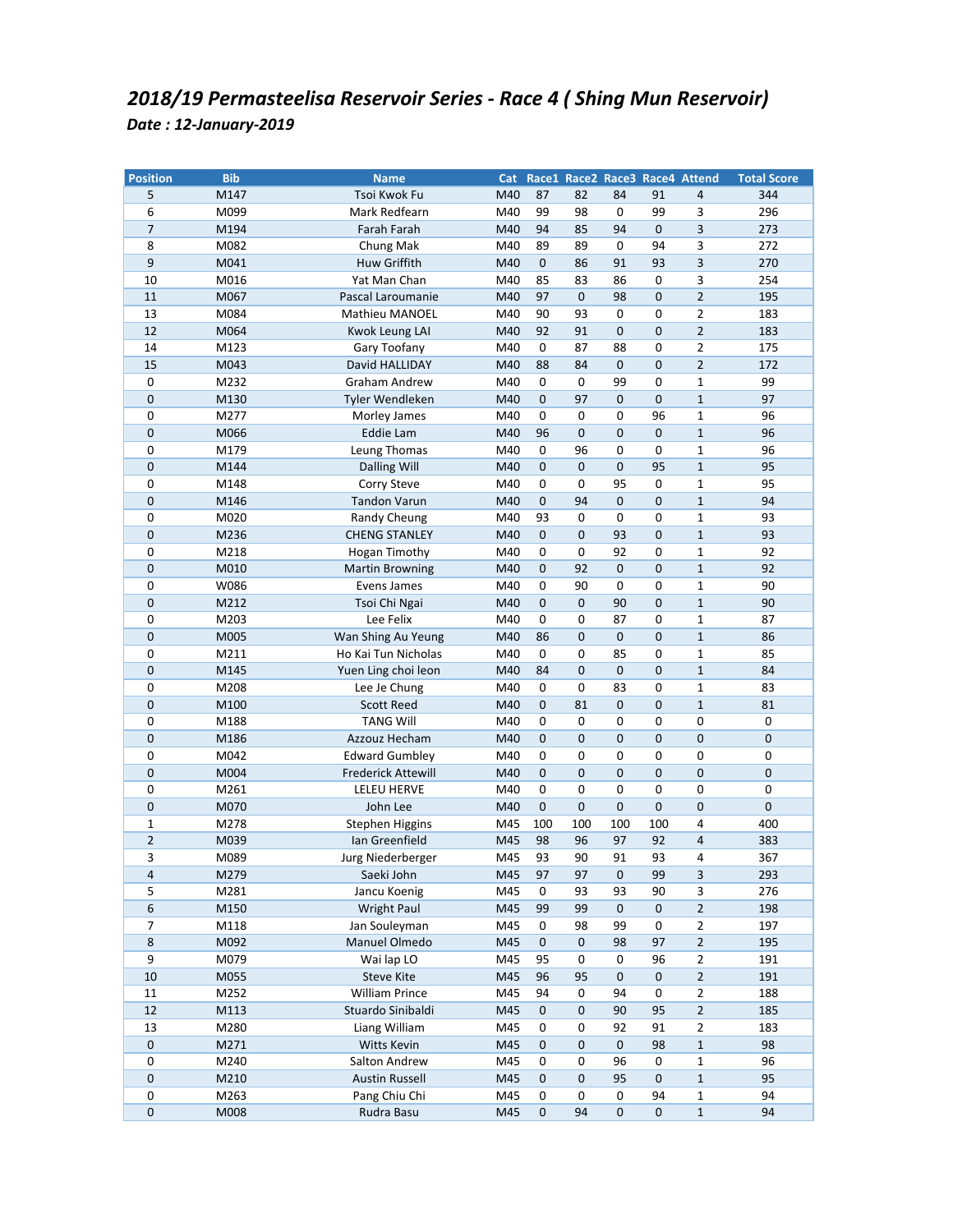| <b>Position</b> | <b>Bib</b>   | <b>Name</b>                               |     |                     |             |                |             | Cat Race1 Race2 Race3 Race4 Attend | <b>Total Score</b> |
|-----------------|--------------|-------------------------------------------|-----|---------------------|-------------|----------------|-------------|------------------------------------|--------------------|
| 0               | M187         | Chow Chi wai                              | M45 | 0                   | 92          | 0              | 0           | $\mathbf{1}$                       | 92                 |
| 0               | M197         | Nassor Nassor                             | M45 | 92                  | $\pmb{0}$   | 0              | $\mathbf 0$ | $\mathbf{1}$                       | 92                 |
| 0               | M101         | David Ross                                | M45 | 0                   | 91          | 0              | 0           | $\mathbf{1}$                       | 91                 |
| 0               | M196         | Jibril Jibril                             | M45 | 91                  | $\mathbf 0$ | $\mathbf 0$    | $\mathbf 0$ | $\mathbf 1$                        | 91                 |
| 0               | M251         | Benny Cheung                              | M45 | $\pmb{0}$           | 0           | 89             | 0           | $\mathbf{1}$                       | 89                 |
| 0               | M170         | Kunz Peter                                | M45 | $\mathbf{0}$        | $\mathbf 0$ | 88             | $\mathbf 0$ | $\mathbf{1}$                       | 88                 |
| 0               | M227         | Hui Hayden                                | M45 | 0                   | 0           | 87             | 0           | $\mathbf 1$                        | 87                 |
| 0               | M152         | Orange Alexis                             | M45 | $\mathbf 0$         | $\mathbf 0$ | 0              | $\mathbf 0$ | $\pmb{0}$                          | $\mathbf 0$        |
| 0               | M217         | Wu Philip                                 | M45 | 0                   | 0           | 0              | 0           | 0                                  | 0                  |
| $\pmb{0}$       | M207         | <b>Bender Andreas</b>                     | M45 | $\pmb{0}$           | $\pmb{0}$   | $\mathbf 0$    | $\mathbf 0$ | $\pmb{0}$                          | $\pmb{0}$          |
| 0               | M219         | Whybrow Michael                           | M45 | $\pmb{0}$           | 0           | 0              | 0           | $\pmb{0}$                          | 0                  |
| 0               | M149         | Warner Warren                             | M45 | 0                   | $\pmb{0}$   | $\mathbf 0$    | $\mathbf 0$ | $\mathbf 0$                        | 0                  |
| 0               | M095         | <b>Chris Peratides</b>                    | M45 | $\pmb{0}$           | $\pmb{0}$   | 0              | 0           | $\pmb{0}$                          | 0                  |
| 0               | M107         | Jeff Sayed                                | M45 | $\pmb{0}$           | $\mathbf 0$ | $\mathbf 0$    | $\mathbf 0$ | $\mathbf 0$                        | 0                  |
| 0               | M002         | Haider Ali                                | M45 | 0                   | 0           | 0              | 0           | 0                                  | 0                  |
| $\pmb{0}$       | M184         | <b>Wright Paul</b>                        | M45 | $\pmb{0}$           | $\pmb{0}$   | $\mathbf 0$    | $\pmb{0}$   | $\pmb{0}$                          | 0                  |
| 0               | M026         | Charles-Everard de T'Serclaes             | M45 | 0                   | 0           | 0              | 0           | $\pmb{0}$                          | 0                  |
| 0               | M259         | Liang William                             | M45 | 0                   | $\mathbf 0$ | $\mathbf 0$    | $\mathbf 0$ | $\mathbf{0}$                       | 0                  |
| 0               | M048         | John Huen                                 | M45 | 0                   | 0           | 0              | 0           | 0                                  | 0                  |
| 0               | M173         | Li Patrick                                | M45 | $\mathbf{0}$        | $\mathbf 0$ | 0              | $\mathbf 0$ | $\mathbf 0$                        | 0                  |
| 0               | M114         | Jan Skovgaard                             | M45 | 0                   | 0           | 0              | 0           | $\pmb{0}$                          | $\pmb{0}$          |
| 0               | M060         | John Kwan                                 | M45 | $\pmb{0}$           | $\pmb{0}$   | $\mathbf 0$    | $\pmb{0}$   | $\mathbf{0}$                       | 0                  |
| $\mathbf{1}$    | M044         | <b>Thomas Hardcastle</b>                  | M50 | 100                 | 100         | 100            | 100         | $\overline{4}$                     | 400                |
| $\overline{2}$  | M111         | <b>Andrew Sewell</b>                      | M50 | 99                  | 98          | 98             | 98          | $\overline{4}$                     | 393                |
| 3               | M250         | Tin Sang Nam                              | M50 | 97                  | 97          | 99             | 99          | 4                                  | 392                |
| 4               | M065         | Tommy Lai                                 | M50 | 96                  | 96          | 97             | 97          | $\overline{4}$                     | 386                |
| 5               | M153         | Arnold John                               | M50 | 93                  | 93          | 95             | 94          | 4                                  | 375                |
| 6               | M132         | Christian Wright                          | M50 | 90                  | 91          | 90             | 92          | $\sqrt{4}$                         | 363                |
| $\overline{7}$  | M117         | Kin Wah Pierre So                         | M50 | 87                  | 86          | 86             | 91          | 4                                  | 350                |
| 8               | M077         | Geoffrey Lim                              | M50 | 91                  | $\mathbf 0$ | 93             | 95          | 3                                  | 279                |
| 9               | M068         | Kwok Ting Lau                             | M50 | 0                   | 88          | 87             | 93          | 3                                  | 268                |
| 10              | M122         | Jonathan Timms                            | M50 | 86                  | 85          | 85             | $\pmb{0}$   | $\mathsf 3$                        | 256                |
| 11              | M034         | Jonathan Gilchrist                        | M50 | 98                  | 95          | $\pmb{0}$      | 0           | $\overline{2}$                     | 193                |
| 12              | M103         | David Russell                             | M50 | 92                  | $\pmb{0}$   | $\mathbf{0}$   | 96          | $\overline{2}$                     | 188                |
| 13              | M037         | Gary Grant                                | M50 | 94                  | 94          | 0              | 0           | $\overline{2}$                     | 188                |
| 14              | M019         | Paul Cherry                               | M50 | $\mathbf 0$         | 92          | 92             | $\mathbf 0$ | $\overline{2}$                     | 184                |
| 15              | M083         | Kim Keung Andrew Mak                      | M50 | 89                  | 0           | 0              | 89          | $\overline{2}$                     | 178                |
| 17              | M182         | <b>Weston Simon</b>                       | M50 | $\mathbf 0$         | 90          | 88             | $\pmb{0}$   | $\overline{2}$                     | 178                |
| 16              | M171         | Yip Cheuk Wai                             | M50 | $\pmb{0}$           | 89          | 89             | 0           | $\mathbf 2$                        | 178                |
| 18              | M128         | <b>MO Forhad Ullah</b>                    | M50 | 88                  | 87          | 0              | $\mathbf 0$ | $\overline{2}$                     | 175                |
| 19              | M129         | Lam Wai                                   | M50 | 85                  | 84          | 0              | 0           | $\overline{2}$                     | 169                |
| 20              |              |                                           | M50 | 83                  | 83          | 0              | $\mathbf 0$ | $\overline{2}$                     | 166                |
| 21              | M032         | Michael Featherston                       |     | 82                  |             |                | 0           | $\overline{2}$                     |                    |
| $\pmb{0}$       | M163         | SUNGA CORNELIO CASTILLO<br>Michael McComb | M50 | $\pmb{0}$           | 82<br>99    | 0<br>$\pmb{0}$ | $\pmb{0}$   | $\mathbf 1$                        | 164<br>99          |
| 0               | M085<br>M091 | Chris Oliver                              | M50 | $\pmb{0}$           | $\pmb{0}$   | 96             |             | $\mathbf 1$                        | 96                 |
|                 |              |                                           | M50 |                     |             |                | 0           |                                    |                    |
| $\mathbf 0$     | M057         | Georg Klevenz                             | M50 | 95                  | $\pmb{0}$   | 0              | $\pmb{0}$   | $\mathbf 1$                        | 95                 |
| 0               | M247         | <b>Browne Richard</b>                     | M50 | 0                   | 0           | 94             | 0           | $\mathbf 1$                        | 94                 |
| $\mathbf 0$     | M248         | <b>Burton Catriona</b>                    | M50 | 0                   | 0           | 91             | $\mathbf 0$ | $\mathbf{1}$                       | 91                 |
| 0               | M154         | Dudek David                               | M50 | $\pmb{0}$           | $\pmb{0}$   | 0              | 90          | $\mathbf 1$                        | 90                 |
| 0               | M256         | Leung John                                | M50 | $\pmb{0}$           | $\pmb{0}$   | 0              | 88          | $\mathbf{1}$                       | 88                 |
| 0               | M069         | Lai Chun Tommy Lau                        | M50 | 84                  | $\pmb{0}$   | 0              | 0           | $\mathbf 1$                        | 84                 |
| $\pmb{0}$       | M164         | Guterres Junior Joao Manuel               | M50 | $\mathsf{O}\xspace$ | $\pmb{0}$   | 0              | $\pmb{0}$   | $\pmb{0}$                          | $\pmb{0}$          |
| 0               | M226         | Dillingham Justin                         | M50 | 0                   | 0           | 0              | 0           | 0                                  | 0                  |
| $\pmb{0}$       | M028         | Mo Devlin                                 | M50 | 0                   | $\pmb{0}$   | $\pmb{0}$      | 0           | $\pmb{0}$                          | 0                  |
| 0               | M237         | Verheijke Siegfried                       | M50 | 0                   | $\pmb{0}$   | 0              | 0           | $\pmb{0}$                          | 0                  |